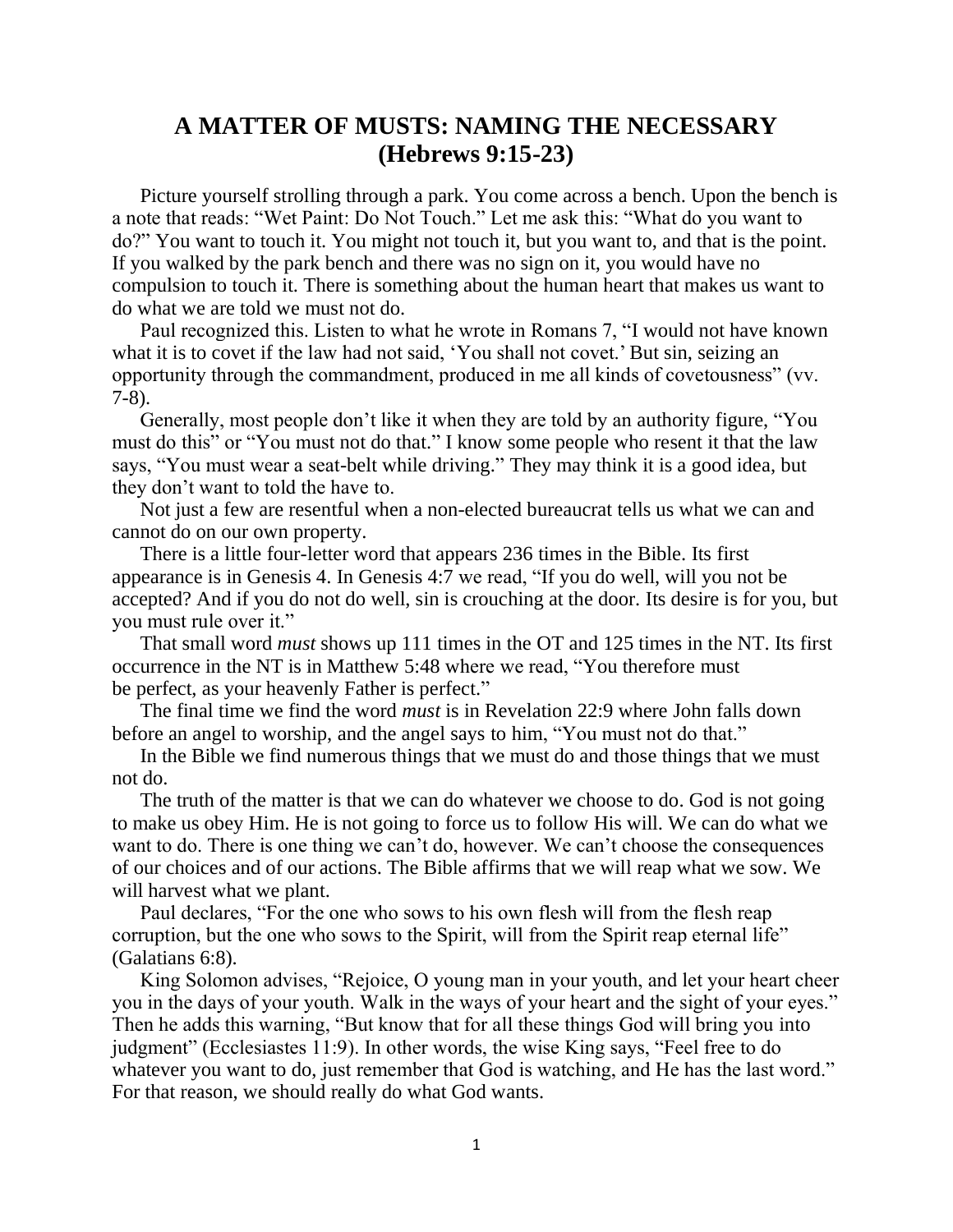There is another word that is a close cousin in meaning to the word *must.* It shows up only 13 times and only in the NT. Luke used is the most times. He used it five times in his two books. It is the word *necessary.* There are simply some things that are necessary, things that either have to happen or things we have to do. There is just no way around it.

One time that Luke used *necessary* was when he quoted Jesus. Do you remember that on the day that Jesus arose He was walking down a road with two of His followers, and those two followers didn't recognize Jesus? Jesus taught Sunday School that day to a class of two. He asked them a question. He asked, "Was it not necessary that the Christ should suffer these things and enter into his glory?" (Luke 24:26).

Later on, Luke used the word again when he reported what Paul did when he came to Thessalonica. We read in Acts 17:2-3, "And Paul went in, as was his custom, and on three Sabbath days he reasoned with them from the Scriptures, explaining and proving that it was necessary for the Christ to suffer and to rise from the dead, and saying, 'This Jesus, whom I proclaim to you, is the Christ.'"

Those two words *must* and *necessary* both show up in today's text—Hebrews 9:15- 23. That being the case, the title for today's message is, "A Matter of Musts: Naming the Necessary." We are going to look at three things that fit the category of being a must; all three things are necessary. We will see why that is the case.

You will remember that in Hebrews 9 the author of this letter contrasts the first covenant with the second covenant. He shows why the covenant based on grace is superior to the covenant based on the Law, why Jesus is a better High Priest and why His sacrifice is better than the sacrifice of bulls and goats.

Let's read our text. We are going to look at three musts.

## **There Is a Legal Must: Notice What Is Necessary for a Will to Take Effect**

The words *covenant* and *testament* mean essentially the same thing. Our Bible is composed of an Old Testament and a New Testament which is the same as the Old Covenant and the New Covenant.

We employ the word *testament* when we talk about our last will and testament. There are three important terms to know when discussing a will: *a testator, an executor,* and *a beneficiary.* What do each of those terms mean? A testator is the one who expresses what he or she wants done with his estate and possessions. The executor is the one who makes sure that the will is carried out in accordance with the wishes of the deceased. Of course, the beneficiary is the person or persons who receive what has been willed to them.

Who is the testator of the New Covenant? Who is the executor? And who are the beneficiaries? Look again at v.15. This is the first and only time in history when the testator and the executor were the same person. The one who made the will is the same one who makes sure it is carried out. How is that possible? It is possible because Jesus didn't stay dead.

Before a will can take effect, it must be proven that the testator has in fact died.

Many movies have been made and there are real-life examples of relatives who planned or participated in the murder of a family member in order to get a life insurance policy or to hasten the receipt of the estate. They don't want to have to wait until the person dies a natural death.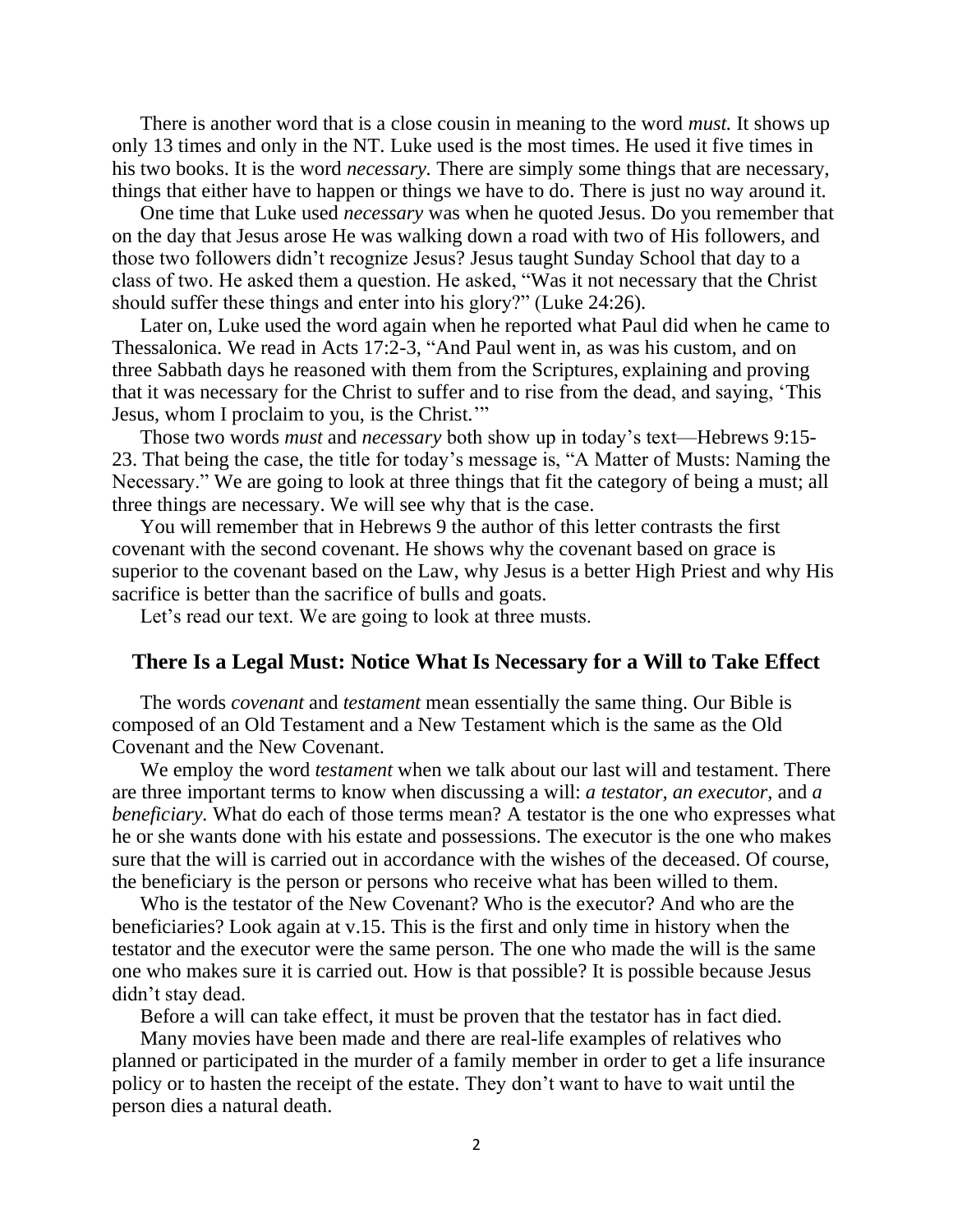One of the most famous wills ever was that of a certain Canadian lawyer named Charles Millar. He was known as a prankster and a jokester. His sense of humor showed up in his will. There were several interesting bequests that he made.

He gave three men whom he knew each hated one another joint tenancy of his vacation home in Jamaica.

He stipulated that seven prominent Toronto Protestant ministers and [temperance](http://en.wikipedia.org/wiki/Temperance_movement) advocates were to receive \$700,000 worth of O'Keefe Brewery stock, a Catholic business, if they participated in its management and drew on its dividends.

He left instructions that three staunch, anti-horse-racing advocates were to receive \$25,000 worth of Ontario Jockey Club stock.

But his most famous bequest and the one that received the most attention was the one that required that the balance of his estate was to be converted to cash ten years after his death and given to the Toronto woman who gave birth to the most children in that time. In the event of a tie, the bequest would be divided equally. The resulting contest became known as the [Great Stork Derby.](http://en.wikipedia.org/wiki/Great_Stork_Derby) It was determined that four women each had nine babies in the ten years that followed Millar's death, and those four women each received an equal share of his estate.

It was ironic that Millar, who never had children, was the cause of an untold number of births in the city of Toronto.

All of Millar's bequests hinged on one thing—his death.

In the same way, the glorious aspects of the New Covenant were all dependent on one thing, the death of Jesus. Jesus' death wasn't an afterthought or God's Plan B. The NIV refers to Jesus in Revelation 13:8 as "the Lamb that was slain from the creation of the world." Before God put this blue ball spinning in space, He had determined that His Son would die on behalf of those who would one day inhabit this planet.

The NT teaches that God had a work for His Son to perform, and as Jesus was dying on that cross He said triumphantly, "It is finished." Among other things, Jesus was saying, "I have completed the task God gave Me to do."

On the Day of Pentecost, Peter boldly proclaimed that Jesus was "delivered up according to the definite plan and foreknowledge of God" (Acts 2:23).

While an inheritance requires the death of the testator there is something peculiar about our inheritance which is mentioned in v. 15 of our text. Look with me at 1 Peter 1:3-5, and as we read this passage ask yourself, "When do we receive this promised inheritance?"

We receive it upon our death. In order for you to get all that Jesus has willed to you, you must die. There are many, truly wonderful things we receive here, but the best is yet to come.

One of my favorite preachers is a sociology professor and author named Tony Campolo. Years ago, he preached a sermon he entitled, "The Year of Jubilee." Here is an excerpt:

I went to my first black funeral when I was 16 years old. A friend of mine, Clarence, had died. The pastor was incredible. From the pulpit he talked about the Resurrection in beautiful terms. He had us thrilled. He came down from the pulpit, went to the family, and comforted them from the fourteenth chapter of John. "Let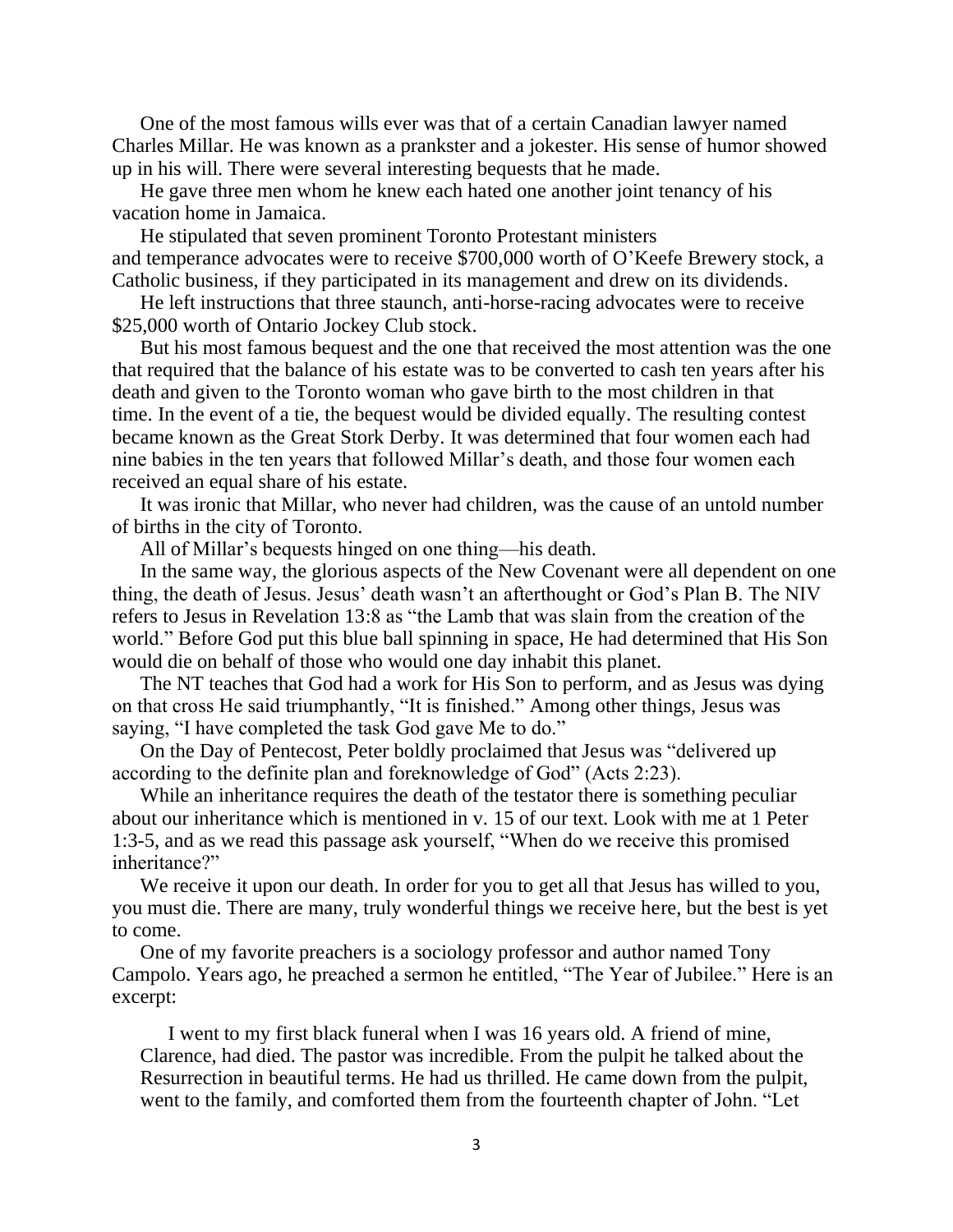not your heart be troubled," he said, "'You believe in God, believe also in me,' said Jesus. Clarence has gone to heavenly mansions."

Then, for the last 20 minutes of the sermon, he actually preached to the open casket. Now, that's drama! He yelled at the corpse: "Clarence! Clarence!" He said it with such authority. I would not have been surprised had there been an answer. He said, "Clarence, there were a lot of things we should have said to you that we never said to you. You got away too fast, Clarence. You got away too fast." He went down this litany of beautiful things that Clarence had done for people. When he finished—here's the dramatic part—he said, "That's it, Clarence. There's nothing more to say. When there's nothing more to say, there's only one thing to say. Good night. Good night, Clarence!" He grabbed the lid of the casket and slammed it shut. "Good night, Clarence!" *Boom!*

Shock waves went over the congregation. As the preacher then lifted his head, you could see there was this smile on his face. He said, "Good night, Clarence. Good night, Clarence, because I know, I know that God is going to give you a good morning!" The choir stood and starting singing, "On that great morning, we shall rise, we shall rise." We were dancing in the aisles and hugging each other. I knew the joy of the Lord, a joy that in the face of death laughs and sings and dances, for there is no sting to death.

We have looked at a legal must. Now consider . . .

## **There Is a Redemptive Must: Notice What Is Necessary for Sin to Be Forgiven**

Look again at vv. 18-22. As we consider v. 18, we have to go to Exodus 24:8 to see how blood was central to the inauguration of the first covenant.

In Matthew 26:27-28 we see the inauguration of the second covenant. Look at what Jesus says.

Let me take you back to New Year's Eve 1961. The First Baptist Church of Dallas, TX held a service. It started at 7:00 PM and ended at 12:00 AM, midnight. The service consisted almost entirely of Pastor W.A. Criswell preaching one of his most famous sermons that he later turned into a book. The title of the sermon was, "The Scarlet Thread." He said there is a scarlet thread that is woven throughout the text of Scripture. In his sermon he traced that thread throughout every book of the Bible. It is the story of redemption.

Many, many years later, David Dykes the present pastor of Green Acres Baptist Church in Tyler, TX preached his own sermon which he entitled, "The Scarlet Thread." In his more modest, 30-minute sermon, he looks at five sacrifices and the first four point toward the fifth—Jesus' death on the cross.

The first event involves the story of Adam and Eve sinning against God by doing what He expressly told them not to do. They became aware of their nakedness, and they tried to hide their shame by fashioning clothes made of fig leaves. What did God do? He covered them with clothes made from an animal. What happened to the animal? It died. Its blood was shed to cover their shame.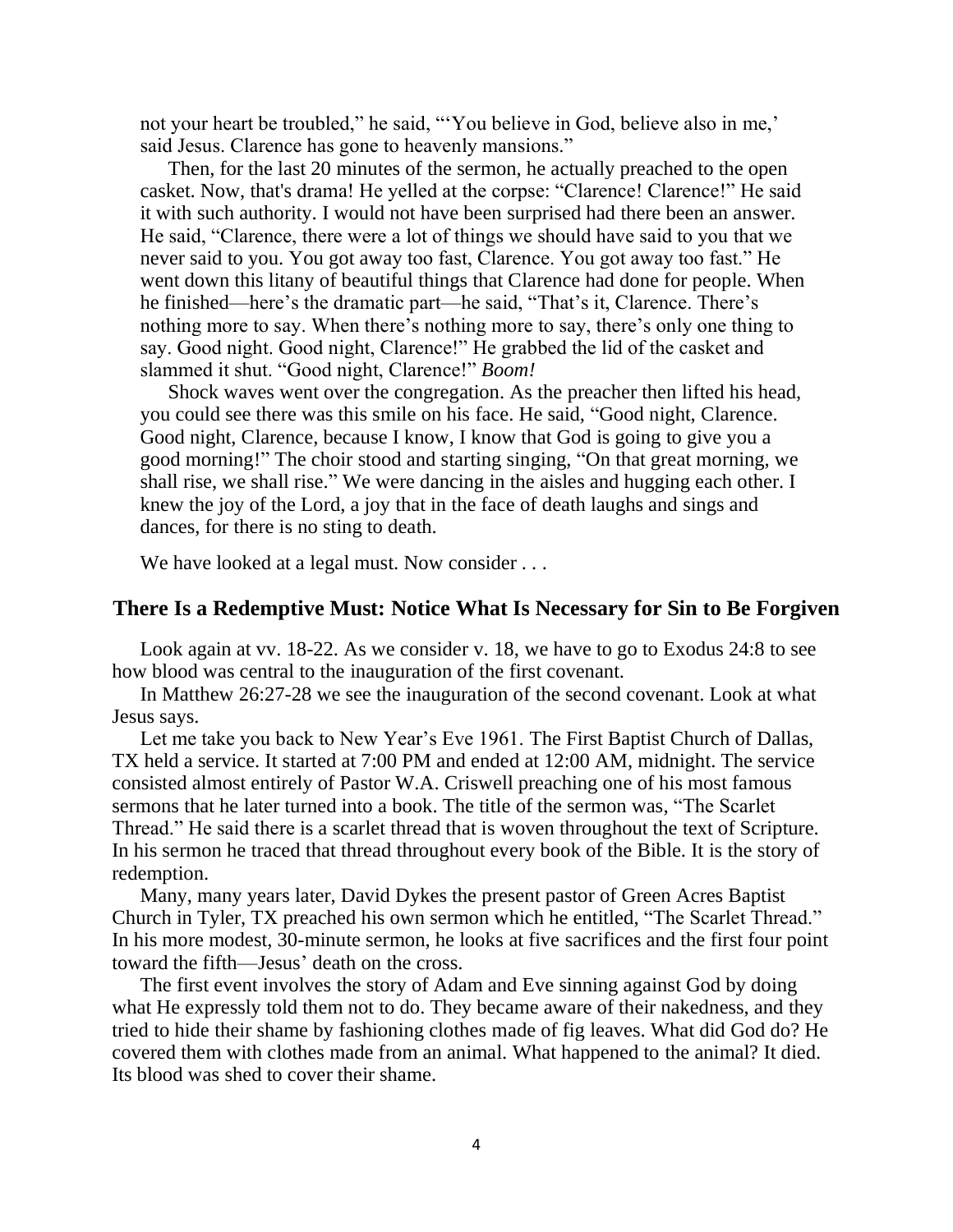He then goes to the story of Abel and his brother Cain. They both brought an offering. Whose offering was accepted? It was Abel's offering. And what was that offering? He offered and animal sacrifice.

Next, Pastor Dykes recounts the story of Abraham and his son going up to Mount Moriah to offer a sacrifice. In the end, God provides a ram as the sacrifice. The ram is a substitute.

Next, he tells the story of Passover. The blood of the lamb shields the people from God's judgment.

Then, Pastor Dykes speaks of the sacrifices that were made in the temple and how the blood of those animals was meant to atone for the sin of the people. All of those events led toward the ultimate and final sacrifice. It was the sacrifice of the one John the Baptist called "the Lamb of God who takes away the sin of the world."

Dykes told about a recent trip to China where he met with leaders of the underground church. He said that God is doing amazing things in China. He said that it is estimated that 20 to 25,000 people are coming to Christ every day in China.

Listen to the words of Dr. Dykes. Concerning the leaders of the underground church, he said:

These are extremely educated and successful men who came from the fields of business, law, and medicine. I asked one of them about the most effective evangelism strategy he uses to lead Chinese people to Christ. I was surprised when he answered, "I just use the Chinese alphabet." The Chinese alphabet doesn't use letters. Instead, their characters are pictures; each word is made by combining different pictures. Chinese people are amazed to learn that many Chinese words are built with pictures that coincide with the stories in the Bible. For instance, the Chinese character for "flood" pictures eight people in an ark, exactly as described in the story of Noah in Genesis.

Of all the Chinese characters that have a Biblical connection, the most powerful is the word which we translate as "righteousness." In Chinese, it basically means "a lamb for me." This is truly amazing when you realize that the Chinese language dates back to 3000 B.C.—centuries before the Bible was written! When this pastor shares that the Bible identifies Jesus as "the Lamb of God who takes away the sin of the world," almost 100% of the Chinese turn to Jesus on the spot!

We have looked at a legal must and a redemptive must. Finally, we discover . . .

## **There Is a Theological Must: Notice What Is Necessary for God to Be Satisfied**

Look at v. 23. Concerning this verse, John MacArthur wrote, "All the blood of the Old Covenant was just a copy, a faint picture, of the shed blood of Jesus."

It was through His death that Jesus satisfied the wrath of God. As a holy and just God, God has to punish sin. Sin is repugnant to God. He can't just sweep it under a rug. He can't just ignore it. His character requires that He punish sinners because of their sin.